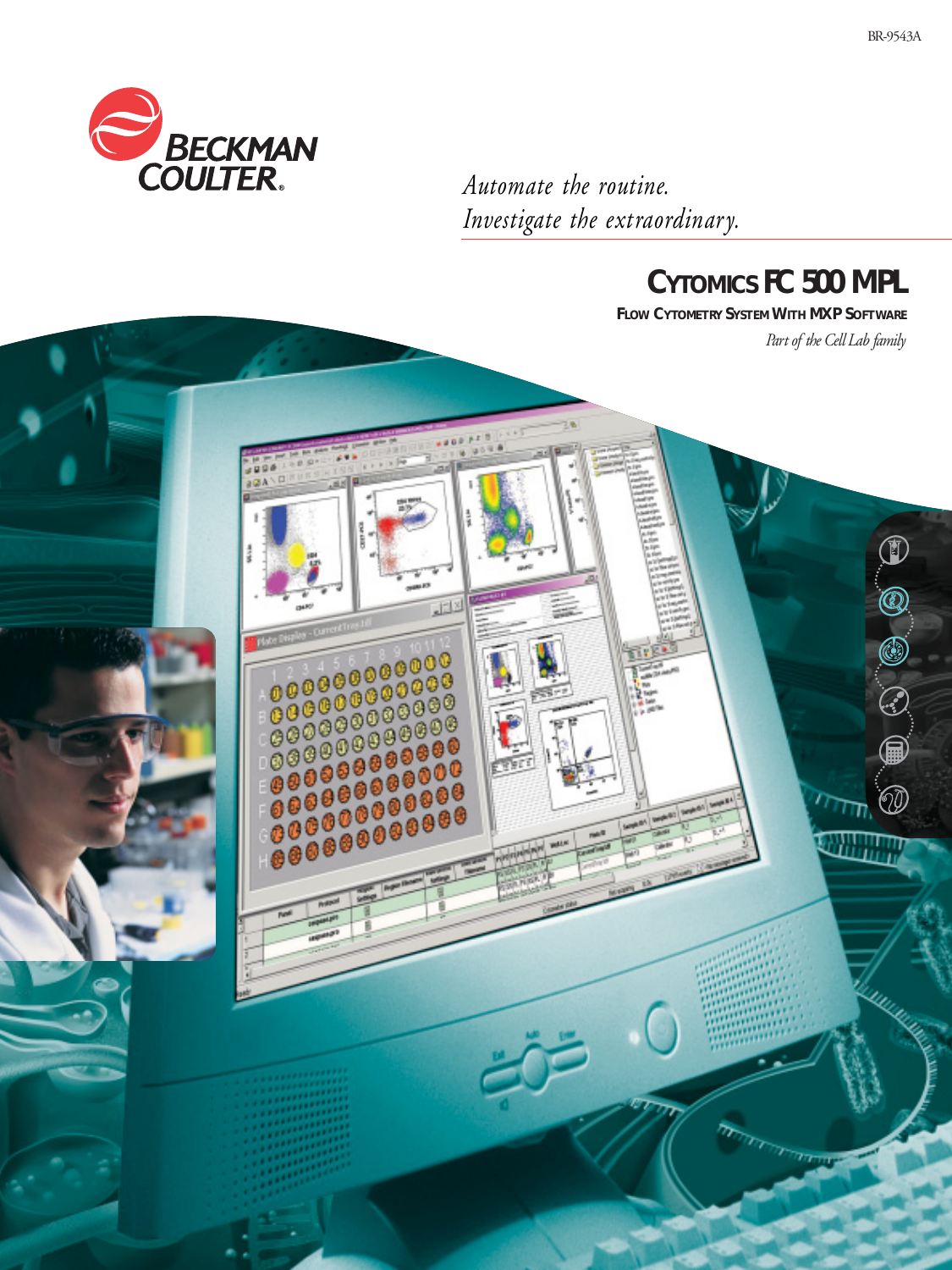

With a host of innovative new features, the multi-platform loading Cytomics FC 500 MPL Flow Cytometry System delivers unprecedented productivity for today's busy labs. By automating cellular and bead-based analysis, it maximizes system capabilities and lab efficiency, while automated sample loading provides walkaway analysis.With high throughput for routine items, and unmatched flexibility for research, the FC 500 MPL helps you do your best science, your way.



# *Flexible 5-color analysis from one or two lasers.*

With its ability to perform automated 5-color analysis using either single or dual laser excitation, the FC 500 MPL provides flexible application design, while helping you examine more antibodies than ever before. The above panel demonstrates how 5-color analysis allows exceptional evaluation of cells under investigation for Activation (CD69)–an important component in the study of immunity regulation. The upper panel displays a normal peripheral whole blood; the lower shows activation with phorbol myristate acetate (PMA). IOTest CD8- FITC/ CD4- PE/ CD3-PC7,\* plus the addition of IOTest CD45- APC\* and IOTest CD69- ECD\* were used in this example.

\*For research use only. Not for use in diagnostic procedures.

# *Tube- and plate-based formats on the same system.*

With its innovative Multi-Platform Loader, only the FC 500 MPL allows 12 x 75 mm tubes and 24- or 96-well plates to be used on the same system. Along with AutoSetup capability, the newest FC 500 provides an unparalleled level of adaptability in application setup.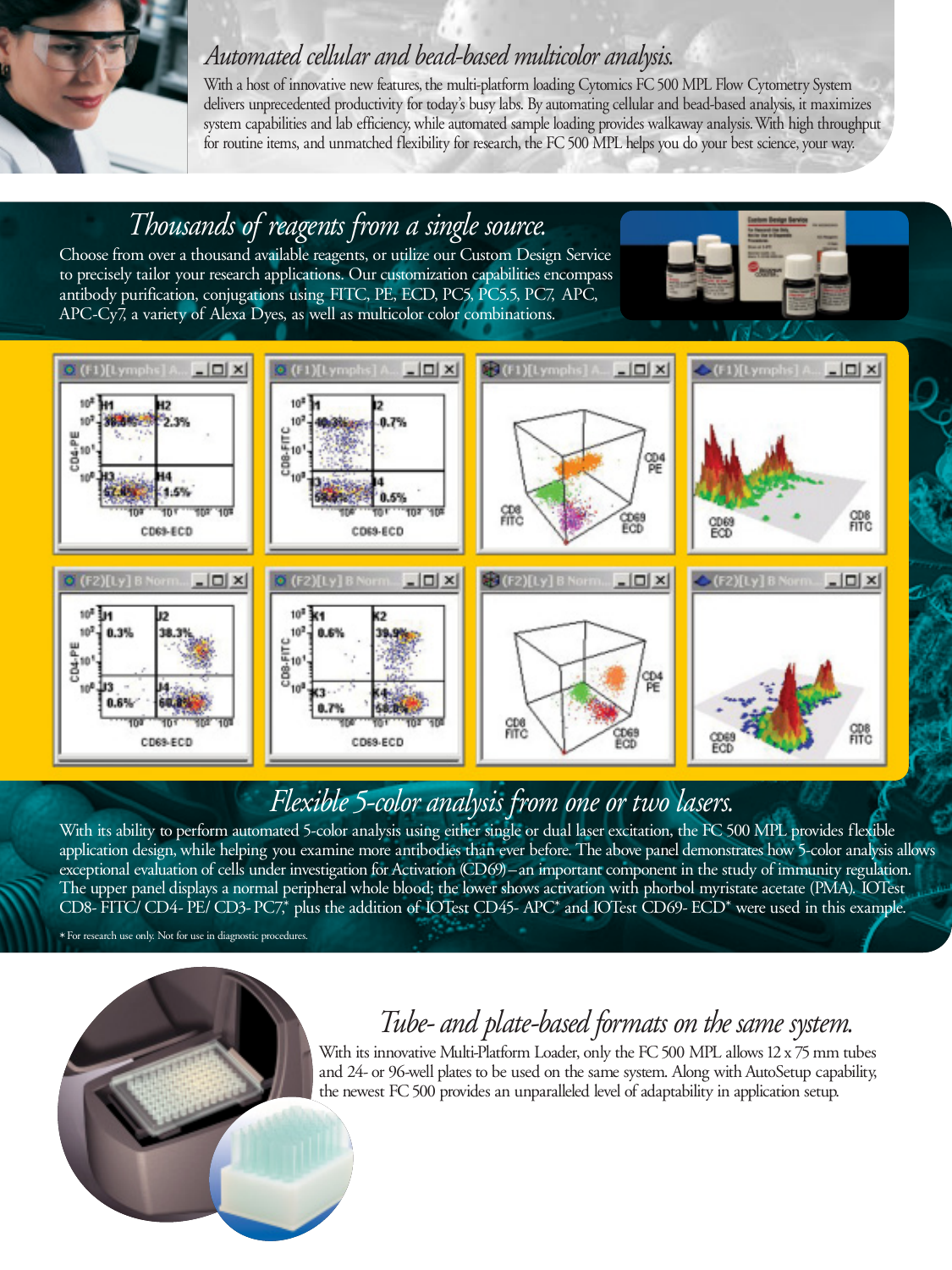*Digital signal processing.*

Combined with a robust optical system, the FC500 MPL's digital signal processing maintains stable alignment with a single beam path for excellent, drift-free linearity. Its real-time or listmode compensation feature delivers wide flexibility in analysis, along with the ability to recompensate after acquisition.



To help you comply with 21 CFR Part 11, our MXP software allows the administrator to set up User ID and password assignments. Additional tools include User ID and Time stamps embedded in the listmode file, as well as Acrobat PDF output, DaCS audit trail, and e-sig capability for MS Excel files.

**EARNIER** 





*Automated analysis tools for data reduction.*

With specialized, plate-based acquisition and analysis software, specimento-result turnaround time is improved, and throughput is increased. Plus, a simplified data display makes for rapid hit detection. Our powerful, comprehensive MXP software streamlines and optimizes all facets of instrument setup and data acquisition.

The Cytomics FC 500 MPL is an important part of a comprehensive set of interrelated solutions specifically designed to accelerate Systems Biology research. By encompassing virtually every step of the process, our flexible and highly efficient systems function as an extension of your thinking, helping you make important research decisions faster and with more confidence than ever before.





## *Count on us.*

Our world-class customer service and support is focused on making sure your Beckman Coulter flow cytometry system functions at peak efficiency throughout its lifetime. Wherever you are, a global network of technical experts is available on-line, on-site, and by phone to help with all your system support needs.